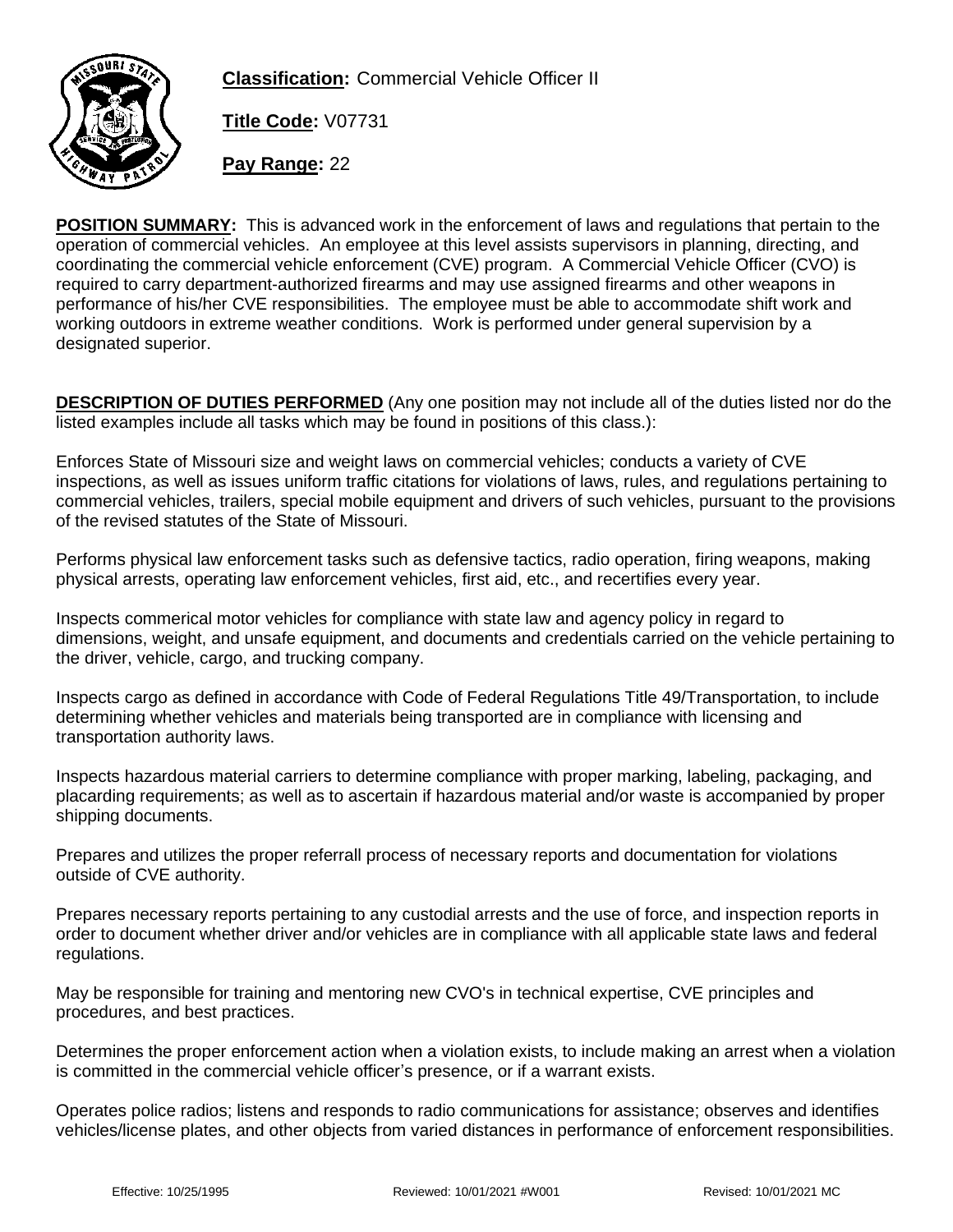## **Classification:** Commercial Vehicle Officer II **Classification:** Page 2

Safely operates Patrol vehicles during normal and adverse weather conditions at normal and high speeds, during daylight and darkness, and during emergency and non-emergency situations for the primary purpose of commercial motor vehicle inspections.

Processes requests for temporary trip permits.

Interprets and explains provisions of state law and federal regulations to commercial operators, terminal personnel, the public, etc.

Keeps informed of changes in statutes, department policy, and commercial vehicle regulations of other regulatory agencies that affect enforcement operations (e.g., studying and reviewing department policy, training materials, periodicals, etc.)

Prepares for and accurately testify in court in order to present the facts surrounding any civil, criminal, or departmental action; as well as appears and testifies as a witness in official proceedings.

Maintains and cleans assigned equipment and arranges for repairs when malfunctions occur.

Performs building and grounds maintenance (e.g., mows lawn, mops floor, paints trim, removes trash, etc.) as necessary to keep a professional appearance of the inspection facilities.

Performs job-related travel, as needed.

Performs other related work as assigned.

**REQUIRED KNOWLEDGE, SKILLS, AND ABILITIES:** Advanced knowledge of the basic techniques, practices, and procedures used in CVE, in accordance with Patrol policy and procedures, and state and federal laws.

Advanced knowledge of hazardous/radioactive materials as they pertain to CVE, and exercise the proper safety procedures in dealing with same.

Advanced knowledge of the practices and the safety procedures involved in administering first aid, and dealing with body fluid and/or blood-borne pathogens.

Ability to utilize problem-solving skills, exercise judgment, make decisions, and assemble information in report form.

Ability to effectively and accurately document enforcement activities in handwritten reports.

Ability to conduct various levels of inspections in accordance with established policies, procedures, state and federal laws and regulations, to include various levels of driver and vehicle safety; commercial vehicle postcrash analysis; and detection of fraudulent and forged documents.

Ability to detect unsafe equipment on vehicles and to take the appropriate corrective action.

Ability to operate assigned departmental vehicle at a high rate of speed as needed and under varying, stressful conditions to apprehend violators and respond to emergency situations.

Ability to exercise diplomacy and patience in dealing with a variety of individuals (in potentially hostile situations) with firmness, tact, and impartiality necessary to enforce commercial vehicle laws and regulations.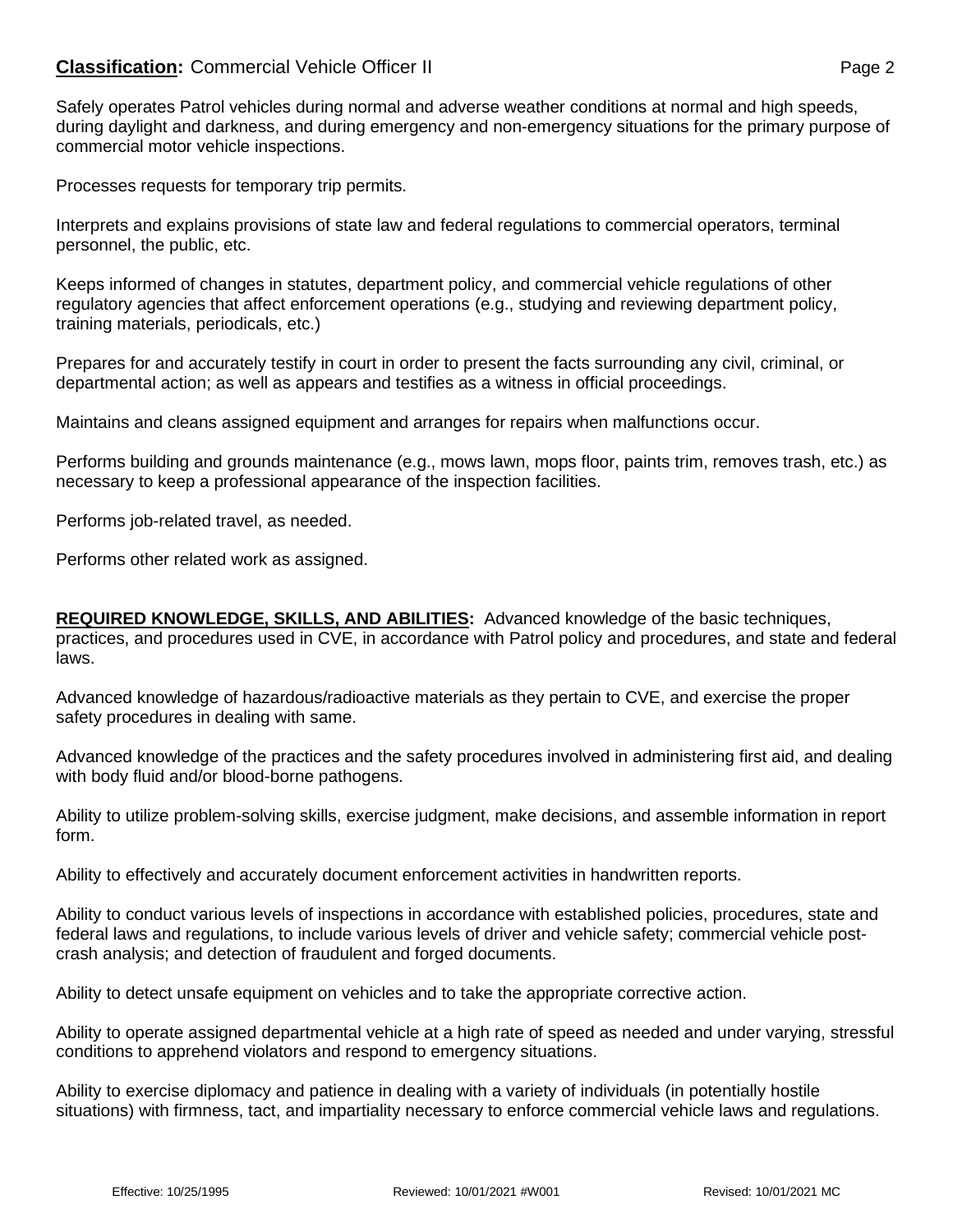## **Classification:** Commercial Vehicle Officer II **Classification:** Page 3

Ability to safely and properly fire, load/unload Patrol firearms, as well as the ability to properly use and maintain OC aerosol, an ASP baton, handcuffs, and an assigned firearm.

Ability to gain and maintain physical control of persons when making a custodial arrest.

Ability to operate equipment necessary for the completion of job duties (e.g., weigh scales, measuring devices, creeper, communications equipment, computer equipment, telephone, fax machine, calculator, etc).

Ability to set up and operate portable scales in order to properly weigh commercial motor vehicles.

Ability to study and review materials to keep abreast of changes in the CVE field.

Ability to position self and equipment necessary to inspect commercial motor vehicles.

Ability to handle fees collected for fuel tax and reciprocity permits per Patrol policy.

Ability to perform light building and ground maintenance as necessary at inspection facilities (e.g. mowing lawn, mopping floors, painting trim, trash removal, etc).

Ability to visually identify or describe persons, vehicles, locations, or other objects at a reasonable distance from a moving vehicle.

Ability to receive, understand, and act upon oral instructions through the use of radio.

Ability to testify in court.

Ability to administer first aid.

Ability to read and comprehend written materials.

Ability to train and assist others in technical expertise.

Ability to move and/or carry victims of traffic or related accidents.

Ability to recognize when a decision is necessary and exhibit readiness to make a decision.

Ability to handle restricted and confidential information in a professional manner and maintain the information as such.

Ability to communicate in English clearly and concisely, both orally and in writing.

Ability to work with material that may be of a sexual nature relating to criminal activity (e.g., written material, photographs, and/or verbal language, etc.).

Ability to establish and maintain harmonious working relations with others.

Ability to accommodate shift work.

Ability to work outdoors in inclement weather.

Ability to work hours as assigned.